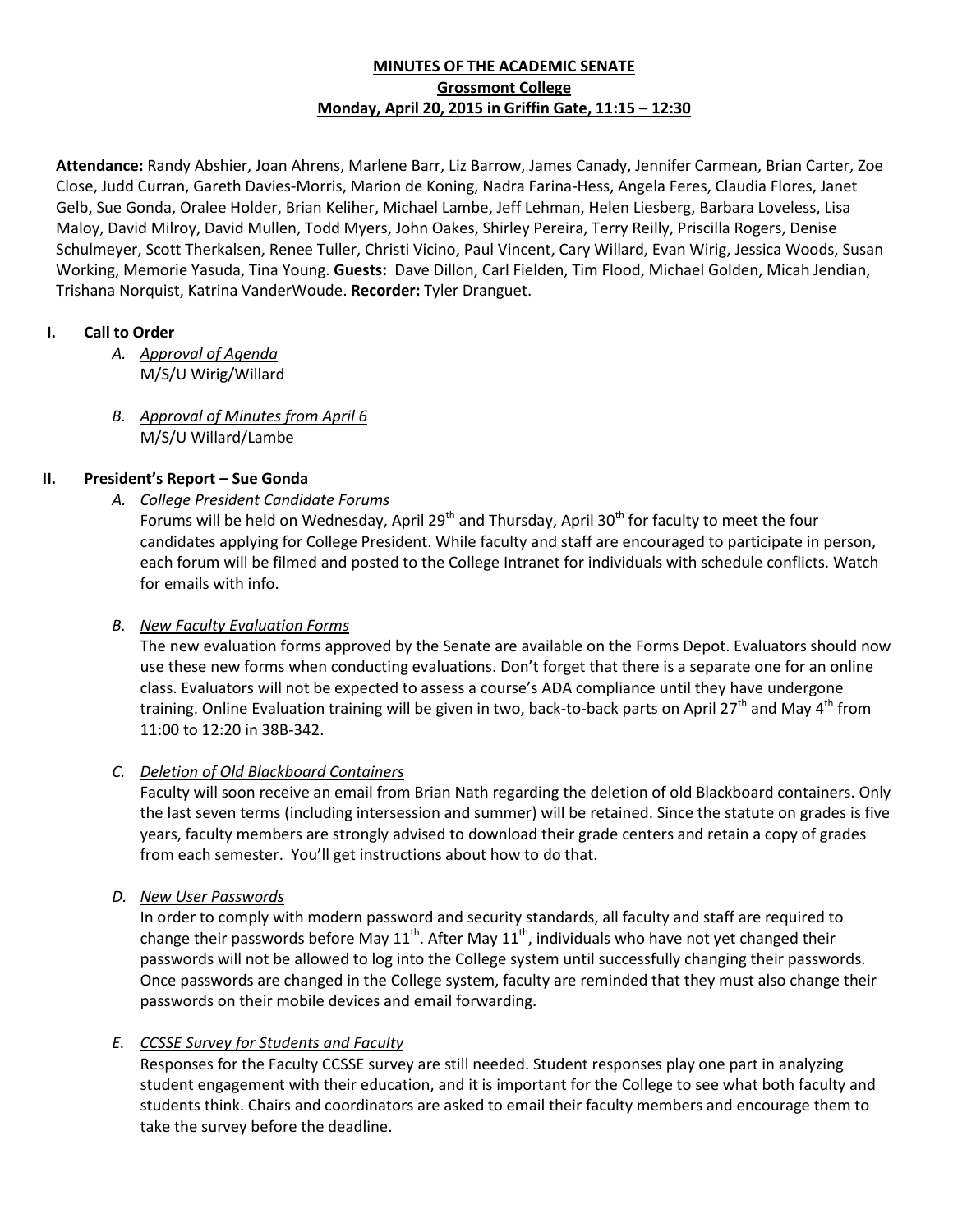# *F. Fall and Spring Schedules*

Deans are asking chairs and coordinators to balance schedules between fall and spring semesters. The College's spring schedule has becomes higher in sections over the years when we wanted to add FTES at the end of the school year. The irony is that we get more students during the fall semester—fewer students in Spring. So that means it costs us a lot more needless money to run a spring semester with more sections, fewer students. (we need that money!) To be more cost-effective and helpful for students, we need to front-load more classes during the fall, and then only if needed, add courses in spring to balance student needs.

# *G. Safe Zones Training*

The College's second Safe Zones training will be held on Wednesday April 22 from 5:00 to 8:00pm in Room 41-117. It is our first with Grossmont trainers, who hope to include a large number of students in this event and encourage all interested individuals to attend.

## *H. Curriculum Fiesta*

[The Curriculum Fiesta](http://www.grossmont.edu/college-info/planning/Presentations/curriculum-fiesta-event-.aspx) will be held on Friday, May 1 from 8:00 to 3:00pm in Griffin Gate and will be a great opportunity for faculty members to see how they can be creative with certificates or changed curriculum to help students succeed at Grossmont College.

## *I. Update on Senate Election*

The Senate Officers Election for Vice President, Senate Officers at Large, and Part-Time Senate Officer at Large will open today at 12:30pm. Voting will remain open until May 1<sup>st</sup>. All faculty will get an email to vote.

## *J. Online Evaluation Training*

Online evaluation training will be held in two parts on Monday, April 27<sup>th</sup> and Monday, May 4<sup>th</sup>. Both Part One and Part Two of training will be held in 38B-342 from 11:00am to 12:20pm. Individuals such as chairs and coordinators and their designees who evaluate courses online are encouraged to attend.

#### **III. Committees**

# A. Diversity, Equity, and Inclusion Committee Report – Joan Ahrens

Over the last year, DEI has hosted multiple speeches, discussions, and film screenings on campus regarding diversity and inclusion. It also hosted a book club and the faculty summer institute where faculty members could further their knowledge of diversity and inclusion on campus. See the slide presentation showing the range of work to promote cultural awareness and increase understanding and knowledge. DEI is an open committee meeting held from 2:00 to 3:30 on the third Thursday of the month.

#### *B. Professional Development Committee Needs Assessment Report – Micah Jendian*

The Professional Development Needs Assessment and report have been completed and is available on th[e Professional Development website.](http://www.grossmont.edu/faculty-staff/staffdevelop/default.aspx) The goal of the Needs Assessment was to identify and prioritize the College's professional development needs so that future professional development opportunities could be shaped to faculty and staff members' needs. Respondents ranked five topics of greatest importance for professional development and the College's success: facilitating student academic success, faculty-student interaction/customer service, cultural competence, discipline-specific knowledge, and teaming with your unit. The majority of respondents also indicated that they preferred face-to-face professional development activities with 60-80% of those activities being on-campus. Individuals with questions about the Needs Assessment should contact Micah Jendian, Cindi Harris, or Rochelle Weiser.

## **IV. Information Items**

# A. Proposal to Include a Statement of Inclusivity on Syllabi – Steve Davis

The Program Review Committee is encouraging the Academic Senate to endorse an optional inclusionary statement for faculty syllabi to help all students feel more comfortable in the classroom. During focus groups conducted to help promote student success within minority groups on campus, students expressed that they felt more comfortable in the classroom when faculty members explicitly stated verbally